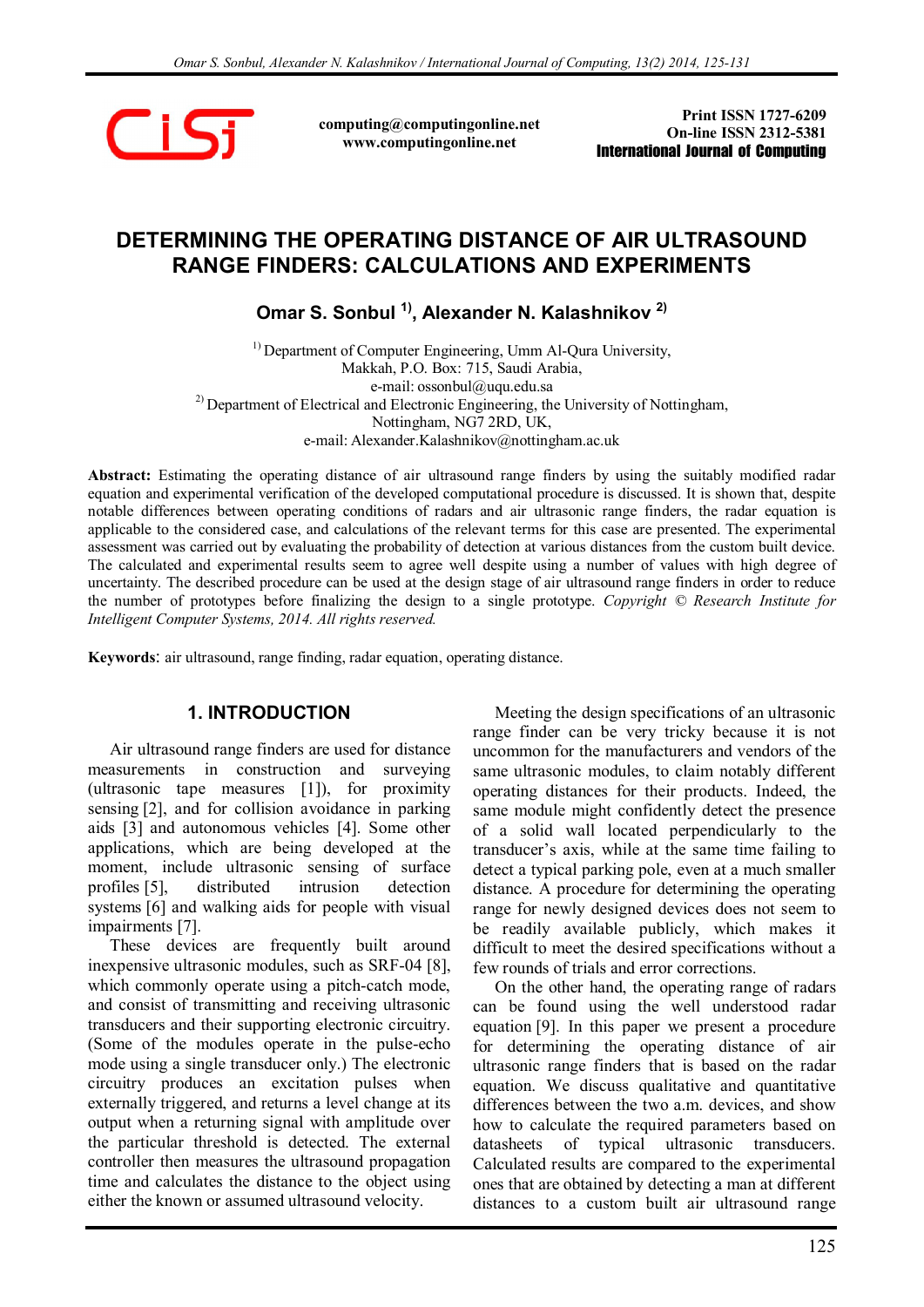finder which features various transducers and excitation voltages.

# 2. COMPARING RADAR OPERATION TO THAT OF THE AIR ULTRASOUND RANGE FINDER

Active radars operate by sending electromagnetic waves towards objects that reflect some of the wave energy back. These waves are generated by the transmitter and then radiated into the space using an antenna. Next, some of the transmitted energy is scattered in various directions by the target. These echoes, reflected back towards the radar, are collected by the receiving antenna and passed on to the receiver for further processing, which commonly includes detection of the object's presence and evaluation of the distance to it, if detection has occurred.

The operating range of radar can be found from the radar equation, which was derived under the following major assumptions [9]:

- 1) If high-frequency energy is emitted by an isotropic transmitter, then it spreads uniformly in all the directions; therefore, areas with the same power density will form spheres where the transmitted energy is distributed evenly across the area  $A = 4\pi R_a^2$ , where  $R_a$  is the distance to the antenna;
- 2) If the radiated power is redistributed to provide better radiation in the particular direction of interest, then this results in an increase of the power density in this direction proportional to the antenna's directional gain G;
- 3) Both the transmitter and receiver use the same antenna with the same G;
- 4) The echo power depends upon the transmission power density at the target position and how much of it is reflected back in the direction of the receiver. It is equal to the product of the power density at the target and its effective radar cross-section (scattering coefficient of the target) σ;
- 5) The echo power spreads out in the same way as the transmitted power (i.e., its power density is inversely proportional to  $R_a^2$ ). ). When propagation of both the transmitted and reflected waves is considered, then the returned power density thus becomes inversely proportional to  $R_a^4$ .

The radar equation, derived from these assumptions, is given below [9]

$$
R_a = \sqrt[4]{\frac{P_{S} * G^2 * \lambda^2 * \sigma}{P_{E} * (4\pi)^3 * L_{ges}}},\tag{1}
$$

where  $P_s$  is the transmitted power,  $\lambda$  is the radar wavelength at the operating frequency,  $P_{E}$  is the received power that is sufficient in order to detect the target, and  $L_{\text{ges}}$  is the loss factor that covers propagation losses.  $P<sub>E</sub>$  equals to the product of the echo power density at the receiver's antenna and its effective area.

Qualitatively, the operations of radar and air ultrasonic range finder are similar to each other. Pitch-catch operating mode, commonly employed for air ultrasonic range finders, is preferred over the pulse-echo mode because of the lower dimension of the dead zone.

Quantitatively, the differences between the two came from the common operating conditions of these devices (Table 1).

|                            | Distance to the  | Linear size of the | Linear size of  | Operating                                    |
|----------------------------|------------------|--------------------|-----------------|----------------------------------------------|
|                            | target           | target             | the antenna     | wavelength $\lambda$                         |
| Radar                      | $R_a \gg$        | $L_0 \approx$      | $L_a \gg$       | 30 mm typical                                |
| $(c = 3*10^8 \text{ m/s})$ | tens-hundreds km | tens-hundreds m    | tens-hundreds m | (US airport radar $\omega(10 \text{ GHz})$ ) |
| Air ultrasonic             | $R_a \approx$    | $L_{\rm o}$ $>$    | $L_a \approx$   | 8 mm typical                                 |
| range finder               | few m            | few m              | tens mm         | $(a)$ 40 kHz)                                |
| $(c = 340 \text{ m/s})$    |                  |                    |                 |                                              |

Table 1. Typical relations between the operating parameters

The most important difference comes from the fact that radar operates at much higher distances compared to the sizes of the objects and antennas, whilst air ultrasonic range finders are equipped with a tiny antenna compared to the operating distance and size of the target. Despite this, both devices operate in the far field of the antenna, which suggests that their respective operating distance equations should be similar.

Let us consider the validity of the assumptions, which lead to the radar equation, but now for air ultrasonic range finders. Air ultrasonic transducers are usually characterized not by their directional gain but by their radiating angle. It is assumed that all of the transmitted ultrasound energy is spread inside this angle evenly. Therefore assumptions 1 and 2 above need to be adjusted as appropriate. Assumption 3 remains valid since the two ultrasonic transducers, typical to air ultrasonic range finders, are commonly used in exactly the same way as the single radar antenna. Assumption 4 remains valid since the effective radar cross-section allows for reducing an arbitrarily complex surface profile to a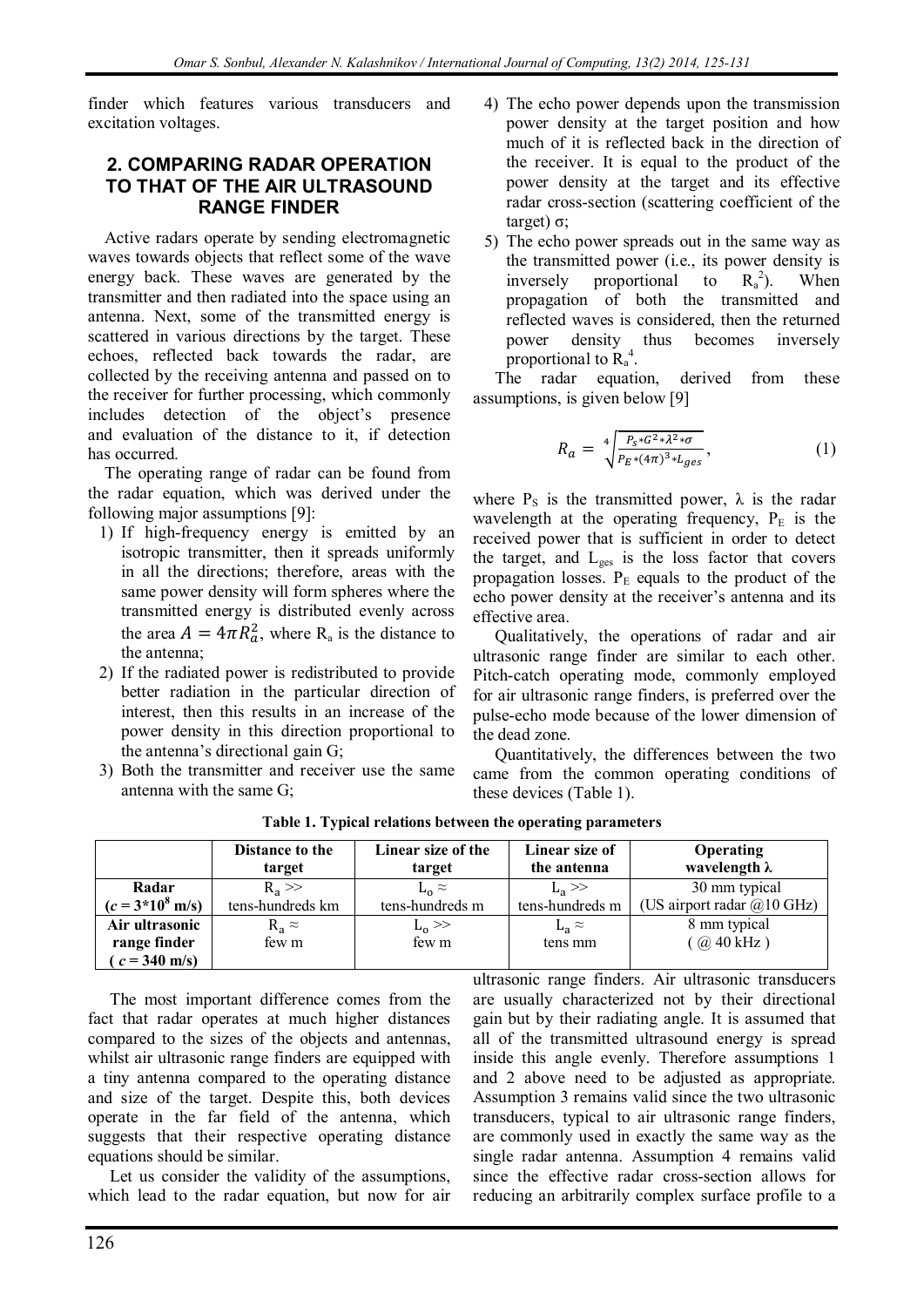single number. However, when this concept is applied to air ultrasonic range finders, the substantial size of the object, which is commensurable to the distance to the target, may complicate theoretical considerations of backscatter compared to the radar case. Assumption 5 describes the excitation and echo propagation as spherical waves, which should at least hold as the first order approximation for air ultrasonic range finders.

Overall, the radar equation derived to quantify the propagation of electromagnetic waves over substantial distances seems to be suitable for the case of air ultrasonic range finders provided that its terms are calculated correctly.

### 3. DETERMINING TERMS OF THE RADAR EQUATION FOR AIR ULTRASOUND RANGE FINDERS

#### 3.1. TRANSMITTED POWER Ps

The power of acoustic (including ultrasonic) waves can be calculated from their pressure, p:

$$
P_{\rm s} = \frac{p^2 \times A}{Z},\tag{2}
$$

where A is the area where the pressure is applied and Z is the acoustic impedance of the propagation medium ( $Z = \rho c$ , where  $\rho$  is the air density and c is the sound velocity in air,  $1.19 \text{ kg/m}^3$  and  $346.6 \text{ m/s}$ at 25°C respectively [10, sect. 2.1.1 and 2.4.1]).

Ultrasonic transducers are commonly characterized by their standard pressure level (SPL, dB) produced under the excitation voltage of 10  $V<sub>RMS</sub>$  relative to the reference pressure of 20 μPa. From this definition, the transmitted acoustic pressure,  $p_t$ , equals to

$$
p_t = \frac{v_{RMS}}{10V} \times 20\mu Pa \times 10^{SPL/20},\qquad(3)
$$

where  $V_{RMS}$  is the excitation voltage. The SPL is stated at some distance from the ultrasonic transducer (typically 30 cm). The area, A, at which the pressure is applied, can be approximated from the total beam angle,  $α$ , of the transducer (Fig. 1):

$$
A = \pi \times (0.3m \times \tan(\alpha/2))^2, \qquad (4)
$$





#### 3.2. DIRECTIONAL GAIN G

The gain of a round antenna or transducer can be calculated from its area  $A_t$  ( $A_t = \pi d2/4$ , d is the diameter) and operating wavelength  $\lambda$  [9]:

$$
G = \frac{4 \times \pi \times A_t \times K_a}{\lambda^2},\tag{5}
$$

where  $K_a$  is the efficiency of the transmitting/receiving transducers (the typical value for ultrasonic transducers is 30% [11]). The radar equation assumes that transmission and reception are undertaken using the same antenna in the pulse-echo mode. Despite having two separate transducers in the pitch-catch configuration for air ultrasonic modules, they commonly have the same diameters. If this is not the case, then the radar equation's term  $G^2$  should be replaced with  $G_T \times G_R$ , where  $G_T$  and  $G_R$  are the directional gains of the transmitting and receiving transducers respectively.

#### 3.3. EFFECTIVE RADAR CROSS SECTION σ

Generally this factor is very difficult to calculate for real objects; consequently, its value for radar is usually approximated by some value measured from similar objects or by combining simulated and measured data [12]. In the case of air ultrasonic range finders, the calculations can be even more complicated, e.g., because of the varying shapes of human bodies. Here, we suggest using the cross-sectional area of the object that belongs to the sonicated area,  $A_0$  (Fig. 1), as the first order approximation.

# 3.4. RECEIVED POWER SUFFICIENT FOR THE DETECTION OF THE OBJECT  $P_F$

This parameter is receiver-specific as it depends upon the noise level at its input, type of transmitted signal (e.g., sine wave burst or chirp) and processing algorithm (e.g., use of matched filtering before threshold detection). The transducer should generate the minimum voltage,  $V_D$ , required to make object detection happen. The receive sensitivity of the ultrasonic transducers, S, is commonly stated in dBs relative to a 1 V/μbar level. Therefore the acoustic pressure at the receiver,  $p_r$ , required for object detection should be at least

$$
p_r = \frac{v_D}{10^{S/20}} \left[ \frac{\mu bar}{V} \right] = 0.1 \frac{v_D}{10^{S/20}} \left[ \frac{Pa}{V} \right], \qquad (6)
$$

Finally, the sought after  $P_E$  can be calculated from equation (2) using the area of the transducer,  $A_t$ , and air acoustic impedance, Z.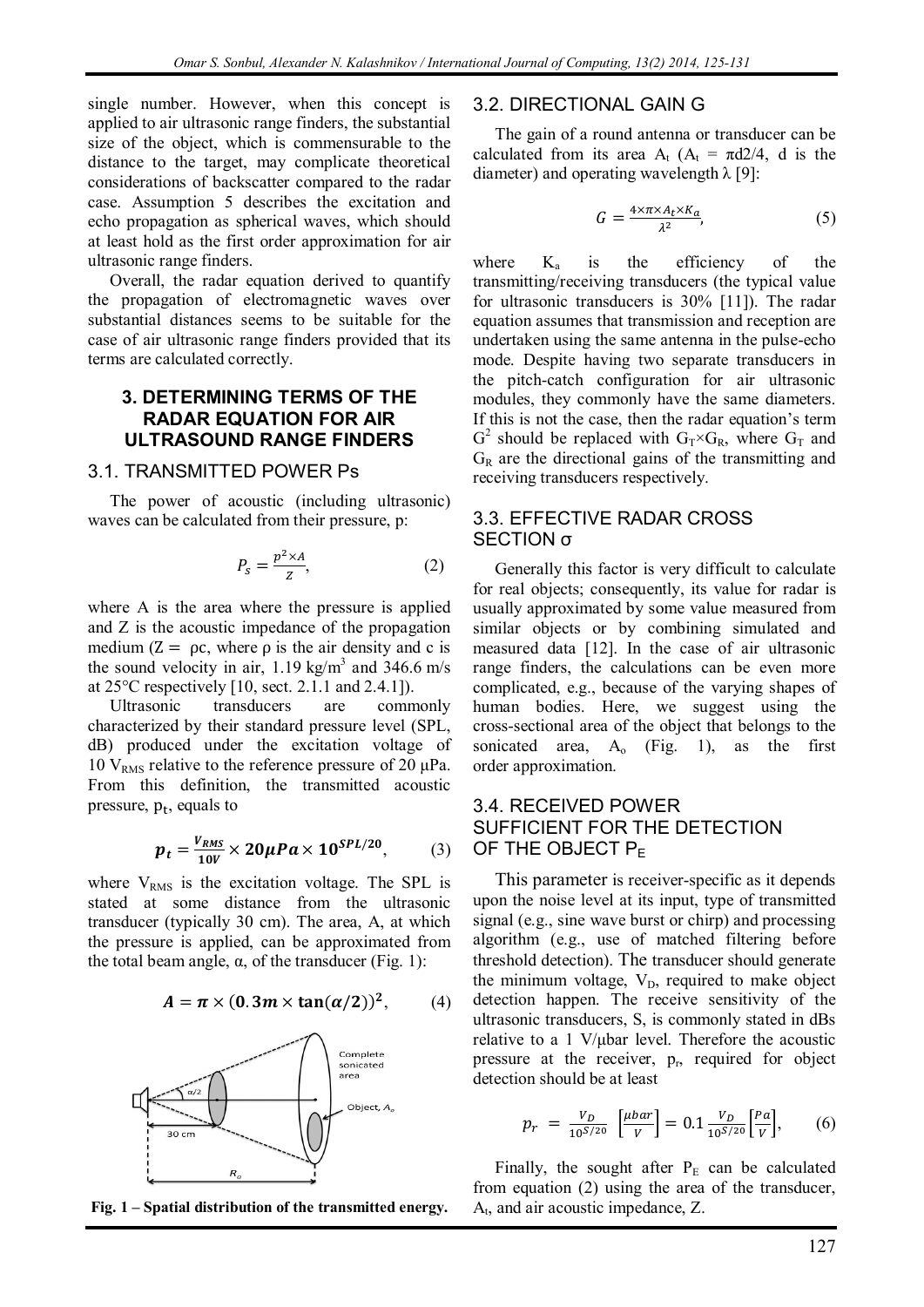#### 3.5. LOSS FACTOR, L<sub>ges</sub>

This term includes all of the losses experienced by the wave during its propagation. The attenuation of ultrasound in the air, α, at 20°C and 101.325 kPa strongly depends upon humidity, ranging from 0.46 dB/m to 1.3 dB/m [10, section 2.4.1].

Inclusion of the attenuation term into the radar equation would affect the linearity of the latter because the attenuation depends upon the as-of-yet unknown radar range. For this reason, we first calculated the operating range assuming  $L_{\text{ges}} = 1$ , and then calculate the corrected value, applying the losses during propagation in both directions, and using both the minimal and maximal  $\alpha$ :

$$
R'_a = \frac{R_a}{\sqrt[4]{(10^{\alpha * R_a})^2}} = \frac{R_a}{\sqrt{10^{\alpha * R_a}}}.
$$
 (7)

This correction overestimates the losses for  $R'_a$ , thus giving the bottom boundary for the operating distance.

### 4. CALCULATING THE EXPECTED OPERATING RANGE FOR A PARTICULAR ULTRASONIC RANGE FINDER

The calculations (and later experimental assessment) were carried out for a pulse-echo air ultrasonic range finder developed in our laboratory [13]. We select 0.6 mV for the output of the transducer during reception as the object detection threshold voltage.

Two excitation voltage levels  $(10 V<sub>RMS</sub>$  and  $20 \text{ V}_{RMS}$ ) and two different transducers (Table 2) were used, which yielded four different options for the range finder operation in the pulse-echo mode.

We detected a man standing at various distances from the transducer in an axial direction; man's cross-sectional area,  $A_0$ , was approximated by a value of 0.75  $m^2$  (from a rectangle made of the 0.5 m effective width and 1.5 m effective height).

The calculated values for the 400PT160 transducer excited by  $20$  V<sub>RMS</sub> were as follows:  $P_S=0.150 \text{ W}, \quad G=10.4, \quad \sigma=0.75 \text{ m}^2, \quad P_E=5.74 \text{ nW},$  $L_{\text{ges}} = 1$ , yielding  $R_a = 2.99$  m.

Table 2. The specifications of the ultrasonic transducers taken from their datasheets [14,15]

|                                              | 400PT120 | 400PT160     |
|----------------------------------------------|----------|--------------|
| Diameter (mm)                                | 127      | 16.2         |
| Transmitted sound pressure                   | 115 dB   | 117dB        |
| level (SPL) (per 10 V <sub>rms</sub> applied |          |              |
| at 30 cm axial distance from the             |          |              |
| centre of the transducer)                    |          |              |
| Receive sensitivity                          | $-68$ dB | $-65$ dB     |
| Total beam angle $(\hat{\omega} - 6$ dB)     | १५०      | $55^{\circ}$ |



Fig. 2 – Operating distances versus the excitation voltage for two different transducers under the minimal and maximal ultrasound attenuation in air (dotted lines show distances without accounting for attenuation).

Table 3. The detection range of a person with a crosssectional area of  $0.75 \text{ m}^2$ 

|                  | Calculated operating range |                     |  |
|------------------|----------------------------|---------------------|--|
| Operating        | without                    | with attenuation    |  |
| conditions       | attenuation $R_a$          | $R_a$               |  |
| 400PT120 @       | 1.86 m                     | $1.69$ m $/ 1.54$ m |  |
| 10 <sub>V</sub>  |                            |                     |  |
| 400PT120<br>(a). | $2.63 \text{ m}$           | $2.29$ m / 1.91 m   |  |
| 20V              |                            |                     |  |
| 400PT160<br>(a). | 2.11 m                     | $1.89$ m / $1.60$ m |  |
| 10 V             |                            |                     |  |
| 400PT160<br>(a). | 2.99 m                     | $2.55$ m $/ 2.02$ m |  |
|                  |                            |                     |  |

The calculated operating distances versus the excitation voltage for all of the considered operating conditions are plotted in Fig. 2. It displays the effect of overestimation of losses under the applied procedure – under maximal losses the operating distance of the 400PT160 transducer became even smaller than that of the 400PT120 one.

Numerical values for calculated distances under all of the operating conditions that were tested experimentally are presented in Table 3 to enable later comparison with the experimental data.

#### 5. EXPERIMENTAL ASSESSMENT OF THE OPERATING RANGE OF THE DEVICE

During the experiments a particular transducer was placed at around 1 m above ground, and was directed towards a man who faced the transducer [13]. 1000 ultrasonic pulses were generated with a 100 ms delay between each other, and the number of instances that led to detection of the echo was recorded. The probability of object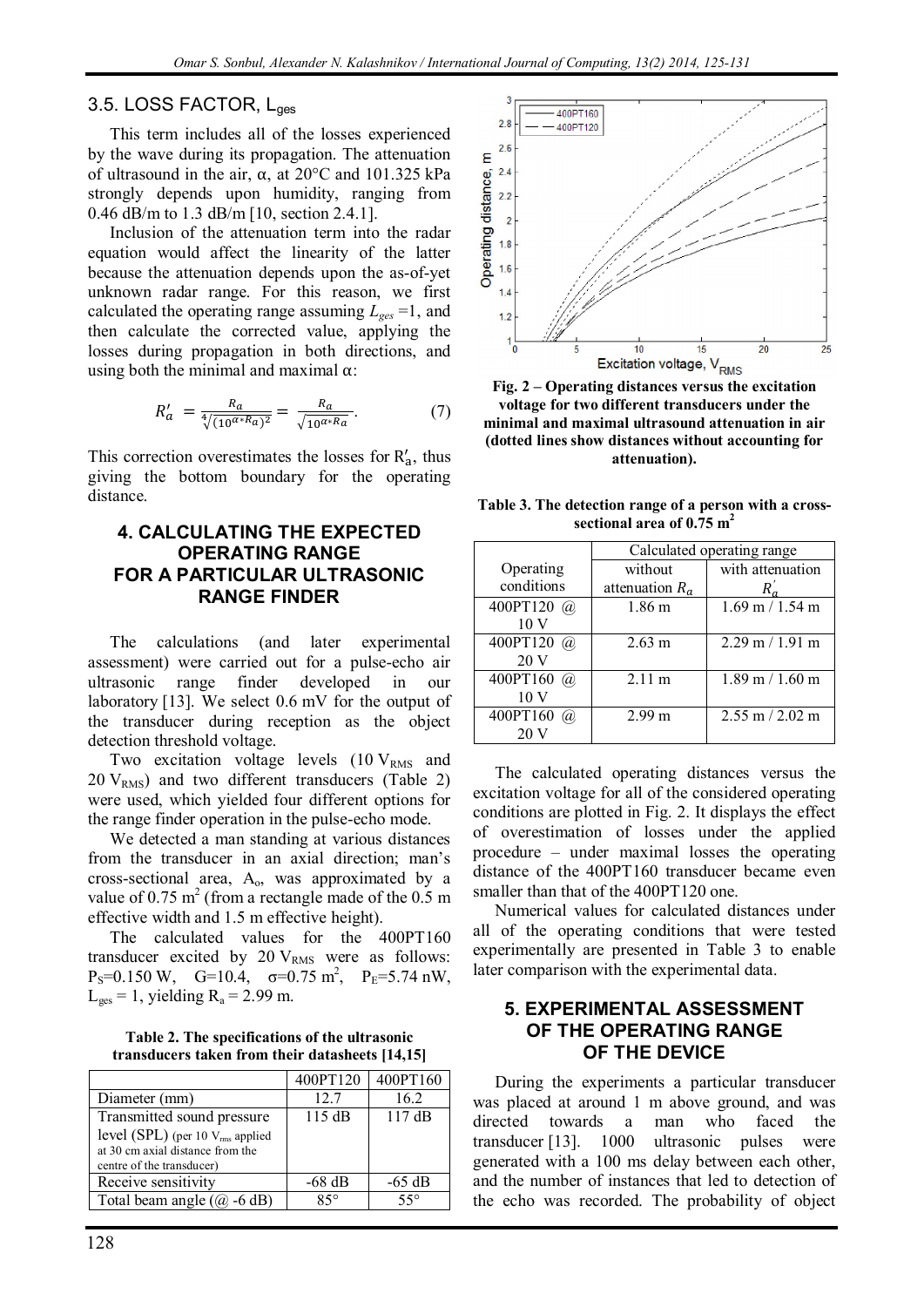detection was estimated as the ratio of the number of detections to the number of trials (1000). After every measurement, the man walked a further 0.5 m away from the transducer and this process was repeated several times. The estimated detection probabilities are plotted in Fig. 3 using spline interpolation between the experimentally derived points. Crosses show the operating distances, calculated for the lowest and highest ultrasound attenuation (right column of Table 3). The curves have a range of distances where the object was detected with confidence (if probability is close to 1, then correct detection), and a range of distances where the object was not detected (if probability is below 0.1, then object missed). Between these two ranges the probability of detection decreases smoothly with increasing distance as one would expect. All of the theoretically calculated operating ranges of the device (Table 3, right column) were found to belong to the transient region of the curves presented in Fig. 3. We believe that this region is where they ought to belong to if the theoretical calculations were correct.



Fig. 3 – Detection probabilities for various operating conditions (curves for the  $20$  V<sub>RMS</sub> excitation voltage are to the right to these for the  $10$   $V<sub>RMS</sub>$  excitation; circles depict the experimentally estimated points; crosses are placed on the curves at the distances taken from the right column of Table 3; experiment with 16 mm transducer excited by 20  $V<sub>RMS</sub>$  was conducted twice hence two curves).

# 6. DISCUSSION

# 6.1. WAS IT POSSIBLE TO INCREASE THE ACCURACY OF THE ABOVE CALCULATIONS?

The following factors could be taken into the account:

the size of the transducer's piezoelement is smaller (typically by about 10%) than the diameter of the transducer; this correction would affect the transducer's area, and hence, gain;

- more accurate estimation would involve solving the nonlinear equation with the loss factor depending upon the operating distance;
- a better match between the calculated and experimental data would be expected if the relative humidity was measured at the time of the experiment in order to use the actual ultrasound attenuation in air.

However, because of significant uncertainty regarding some of the parameters used for calculations (e.g., ultrasound attenuation in air, the transducer's efficiency, etc.), we believe that there was no need for more accurate calculations.

# 6.2. WHAT FACTORS, IMPORTANT TO AIR ULTRASOUND RANGE FINDERS, WERE LIKELY TO BE OVERLOOKED IN THE CALCULATIONS?

These likely were:

- scattering of ultrasound waves over the object with dimensions commensurate with the operating distance; this factor alone could have probably varied by an order of magnitude, depending on the profile of the object, compared to the flat rectangle used in the calculations;
- the limited bandwidth of the ultrasonic transducer(s) was not considered; it would spread out both the radiated and received waveforms in the time domain, most likely leading to some reduction in the operating distance;
- the radar equation does not account for the statistical nature of signal detection; the calculated distance will only be effective for particular values of detection and false alarm probabilities, which are valid for the  $P_E$  value used in the calculations.

# 6.3. HOW MAY THE DESCRIBED CALCULATION PROCEDURE BE BEST USED DURING THE DESIGN?

Most of the terms that are involved in the calculations can only be evaluated with substantial uncertainty. For this reason this procedure should only be used as a very rough estimate at the first round of the design. The designed prototype is then to be evaluated experimentally, and the operating conditions (e.g., transducer types, excitation voltage) are to be adjusted accordingly in order to meet specifications. It seems that using the described calculation procedure will enable the completion of the design after a single prototyping stage.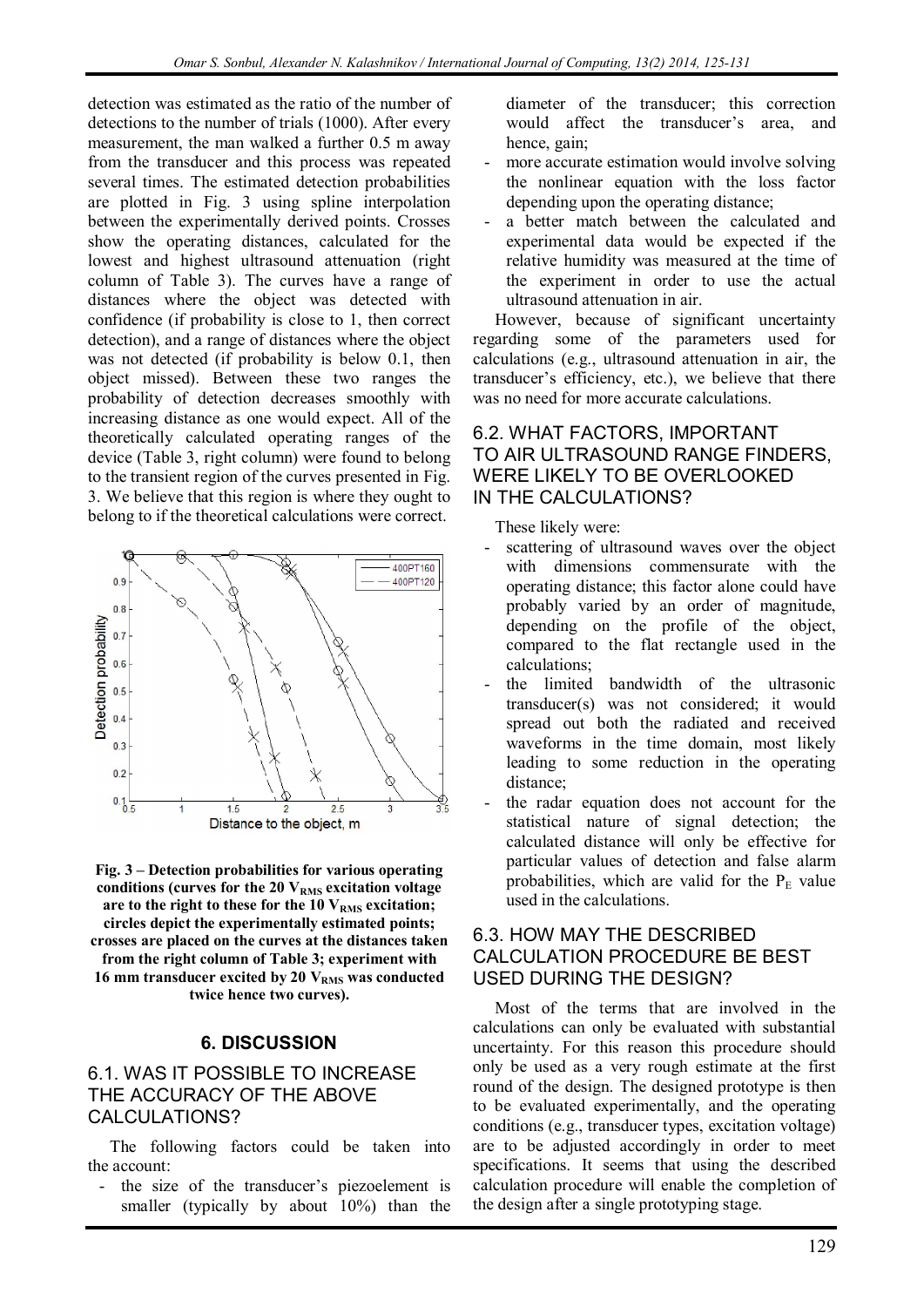# 7. SUMMARY AND CONCLUSIONS

The compatibility of the well-established radar equation with air ultrasound range finders was analysed first. Then, the relevant parameters were obtained from the typical datasheets for ultrasonic transducers and other available data. The operating range of a particular air ultrasound range finder was calculated for a set of various operating conditions, and was compared to the experimental results. Despite the many uncertain values that were involved in the calculations, the experimental and calculated results agreed well.

Therefore, the radar equation is applicable to the case of air ultrasound range finders provided that its terms are calculated appropriately.

The developed numerical procedure seems to be capable of reducing the required number of prototypes before finalizing the design to a single prototype.

The operating distance, as commonly stated by the manufacturers of air ultrasound range finding modules and devices, can be very misleading. It should instead be estimated experimentally, and include the references (a) to the target (e.g., a solid wall in the direction perpendicular to the module's axis), (b) to the relative humidity at the time of measurements and (c) to the probability of target detection (at least 0.90 or 0.95) in order to eliminate any unreasonable expectations for performance.

# 8. REFERENCES

- [1] Intellimeasure™ ultrasonic distance estimator, Product Specification, available online on tinyurl.com/mf4j6x8, accessed June 2014.
- [2] Ultrasonic proximity sensors, Allen-Bradley catalogue, available online on tinyurl.com/m4hekl8, accessed June 2014.
- [3] *Parking sensors*, Wikipedia, available online on tinyurl.com/ycreypt, accessed June 2014.
- [4] J. Borenstein and Y. Koren, Obstacle avoidance with ultrasonic sensors, IEEE Journal of Robotics and Automation, (2) 4 (1991), pp. 213-218.
- [5] O. Sonbul, P. Popejoy and A. N. Kalashnikov, Ultrasonic sensor array for remote sensing of profiles of bulk materials, Proceedings of the IEEE International Instrumentation and Measurement Technology Conference (I2MTC), Graz, Austria, (May 13-16, 2012), pp. 1794-1797.
- [6] O. Sonbul and A. N. Kalashnikov, Low cost ultrasonic wireless distributed security system for intrusion detection, Proceedings of the IEEE International Conference on Intelligent Data Acquisition and Advanced Computing

Systems, Berlin, Germany, (September 12-14, 2013), pp. 235-238.

- [7] Ultracane an award winning mobility aid, Product Description, available online on tinyurl.com/mbvqzp5, accessed June 2014.
- [8] SRF04 ultrasonic ranger, Technical specification, available online on tinyurl.com/bs3dlah, accessed June 2014.
- [9] M. Skolnik, Introduction to radar systems, 3rd ed. McGraw-Hill, Boston, Mass, 2001.
- [10] G. W. C. Kaye and T. H. Laby, Tables of Physical and Chemical Constants,  $16<sup>th</sup>$  ed., Longman, 1995.
- [11] T. Kojima, H. Haya, K. Minegishi, and R. T. Nguyen, Ultrasonic velocity measurement for analysis of brick structure, Proceedings of the IEEE Ultrasonics Symposium, 2008, pp. 398-401.
- [12] I. M. Martin, M. A. Alves, G. G. Peixoto and M. C. Rezende, Radar cross section measurements and simulations of a model airplane in the X-band, Piers Online, (4) 5 (2009), pp. 377-380, available online on tinyurl.com/mcoeo9y, accessed June 2014.
- [13] O. Sonbul and A. N. Kalashnikov, Electronic architecture for air coupled ultrasonic pulseecho range finding with application to security and surface profile imaging, Universal Journal of Electrical & Electronic Engineering, (3) 2 (2014), pp. 105-111.
- [14] Air ultrasonic ceramic transducers 400PT120, datasheet, available online on tinyurl.com/kwgm4wc, accessed June 2014.
- [15] Air ultrasonic ceramic transducers 400PT160, datasheet, available online on tinyurl.com/n9hwqjc, accessed July 2014.



Dr Omar S. Sonbul was born in 1980 in Makkah, Saudi Arabia. He received his B.Sc. degree in 2003 from Umm Al-Qura University in Makkah, Saudi Arabia. Then, he completed his M.Sc.degree at the University of Nottingham, UK, in 2008. In 2012, he obtained his Ph.D. degree from the University of

Nottingham by a thesis entitled "Intrusion Detection and Profile Imaging using Networked Electronic Modules for Air Coupled Ultrasonic Transducers". Dr.Sonbul is currently an Assistant Professor in the Department of Computer Engineering at Umm Al-Qura University. His research focuses on the development of low-cost ultrasonic electronic modules for air coupled applications.